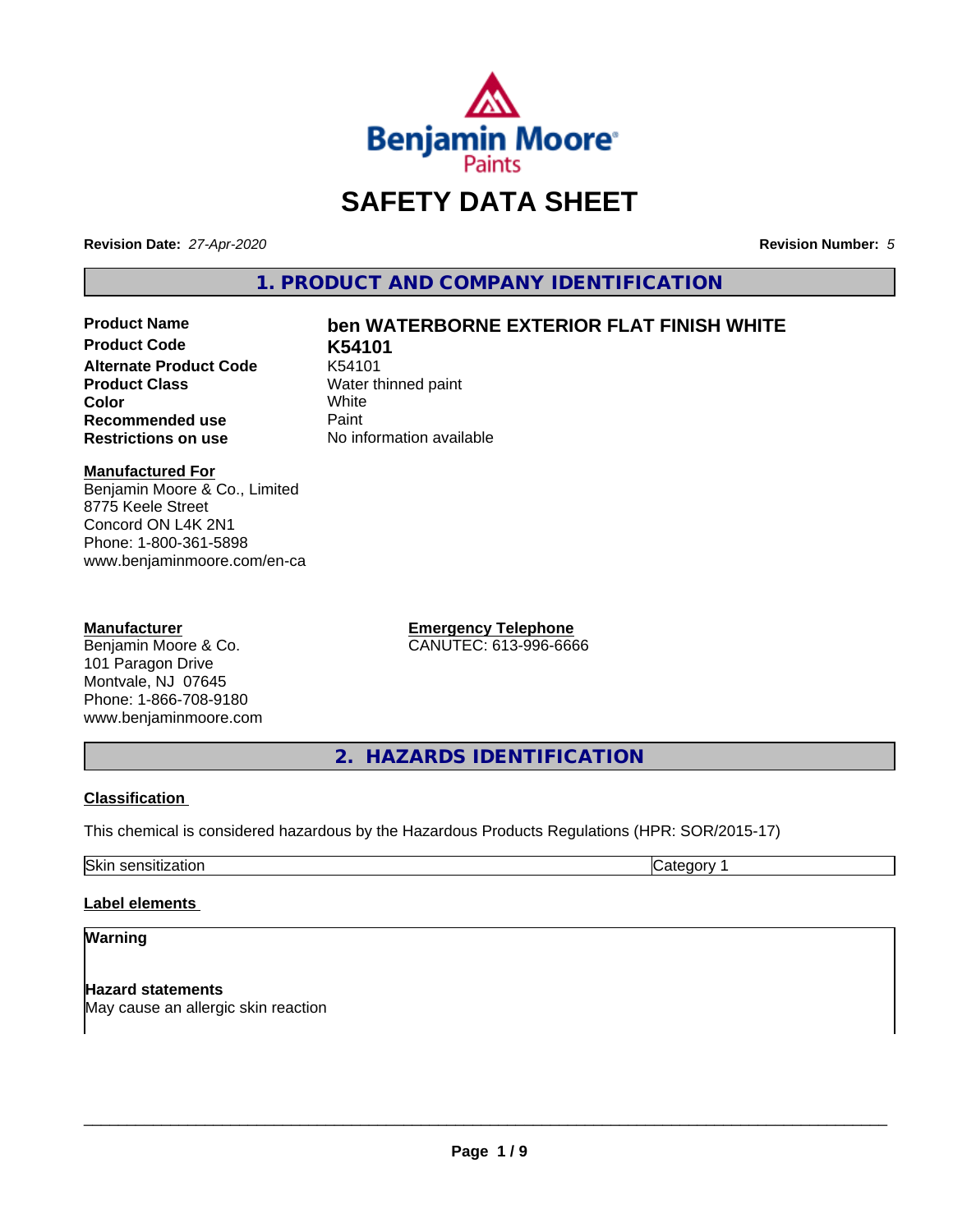

**Appearance** liquid **Odor in the original of the original of the original of the original of the original of the original of the original of the original of the original of the original of the original of the original of t** 

#### **Precautionary Statements - Prevention**

Avoid breathing dust/fume/gas/mist/vapors/spray Contaminated work clothing should not be allowed out of the workplace Wear protective gloves

#### **Skin**

IF ON SKIN: Wash with plenty of soap and water If skin irritation or rash occurs: Get medical advice/attention Wash contaminated clothing before reuse

#### **Precautionary Statements - Disposal**

Dispose of contents/container to an approved waste disposal plant

#### **Other information**

No information available

## **3. COMPOSITION INFORMATION ON COMPONENTS**

| <b>Chemical name</b>                              | CAS No.    | Weight-%      | Hazardous Material<br>registry number<br>(HMIRA registry #) | Date HMIRA filed and<br>Information Review Act date exemption granted<br>(if applicable) |
|---------------------------------------------------|------------|---------------|-------------------------------------------------------------|------------------------------------------------------------------------------------------|
| Nepheline syenite                                 | 37244-96-5 | $10 - 30\%$   |                                                             |                                                                                          |
| Titanium dioxide                                  | 13463-67-7 | $10 - 30%$    |                                                             |                                                                                          |
| Diatomaceous earth                                | 61790-53-2 | $-5%$         |                                                             |                                                                                          |
| Sodium C14-C16 olefin<br>sulfonate                | 68439-57-6 | $0.1 - 0.25%$ |                                                             |                                                                                          |
| Carbamic acid, butyl-,<br>3-iodo-2-propynyl ester | 55406-53-6 | $0.1 - 0.25%$ |                                                             |                                                                                          |

\*The exact percentage (concentration) of composition has been withheld as a trade secret

## **4. FIRST AID MEASURES**

**General Advice** No hazards which require special first aid measures.

**Eye Contact Exercise 2.1 All 2.5 All 2.5 All 2.6 All 2.6 All 2.6 All 2.6 All 2.6 All 2.6 All 2.6 All 2.6 All 2.6 All 2.6 All 2.6 All 2.6 All 2.6 All 2.6 All 2.6 All 2.6 All 2.6 All 2.6 All 2.6 All 2.6 All 2.6 All 2.6 Al** minutes and consult a physician.

**Skin Contact** Same of the Mash off immediately with soap and plenty of water while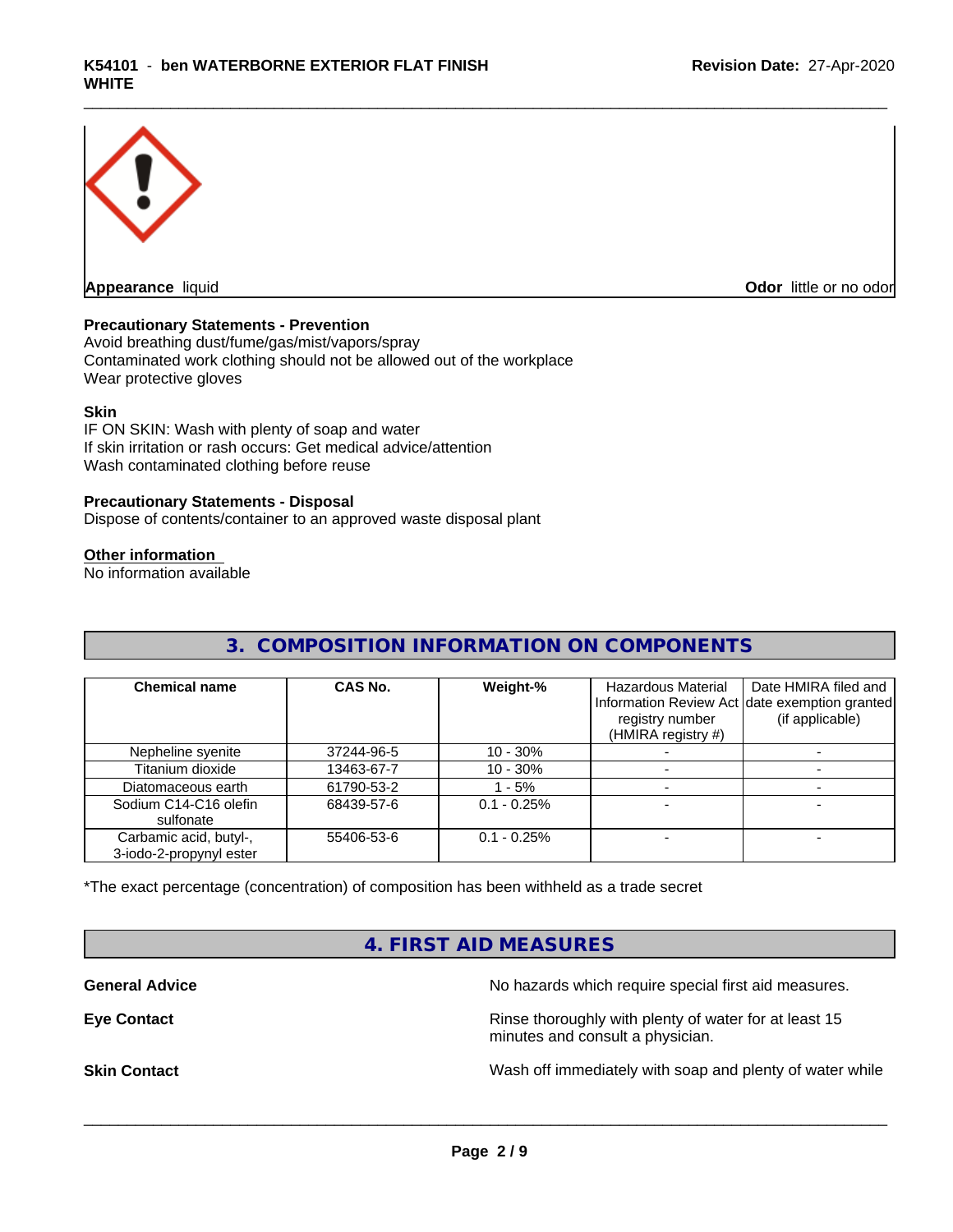|                                                                                  | removing all contaminated clothes and shoes. If skin<br>irritation persists, call a physician. Wash clothing before<br>reuse. Destroy contaminated articles such as shoes. |
|----------------------------------------------------------------------------------|----------------------------------------------------------------------------------------------------------------------------------------------------------------------------|
| <b>Inhalation</b>                                                                | Move to fresh air. If symptoms persist, call a physician.                                                                                                                  |
| Ingestion                                                                        | Clean mouth with water and afterwards drink plenty of<br>water. Consult a physician if necessary.                                                                          |
| <b>Most Important Symptoms/Effects</b>                                           | May cause allergic skin reaction.                                                                                                                                          |
| <b>Notes To Physician</b>                                                        | Treat symptomatically.                                                                                                                                                     |
|                                                                                  | 5. FIRE-FIGHTING MEASURES                                                                                                                                                  |
| <b>Suitable Extinguishing Media</b>                                              | Use extinguishing measures that are appropriate to local<br>circumstances and the surrounding environment.                                                                 |
| Protective equipment and precautions for firefighters                            | As in any fire, wear self-contained breathing apparatus<br>pressure-demand, MSHA/NIOSH (approved or equivalent)<br>and full protective gear.                               |
| <b>Specific Hazards Arising From The Chemical</b>                                | Closed containers may rupture if exposed to fire or<br>extreme heat.                                                                                                       |
| Sensitivity to mechanical impact                                                 | No                                                                                                                                                                         |
| Sensitivity to static discharge                                                  | No                                                                                                                                                                         |
| <b>Flash Point Data</b><br>Flash point (°F)<br>Flash Point (°C)<br><b>Method</b> | Not applicable<br>Not applicable<br>Not applicable                                                                                                                         |
| <b>Flammability Limits In Air</b>                                                |                                                                                                                                                                            |
| Lower flammability limit:<br><b>Upper flammability limit:</b>                    | Not applicable<br>Not applicable                                                                                                                                           |
| Flammability: 0<br><b>NFPA</b><br>Health: 1                                      | Instability: 0<br><b>Special: Not Applicable</b>                                                                                                                           |
| <b>NFPA Legend</b>                                                               |                                                                                                                                                                            |

- 0 Not Hazardous
- 1 Slightly
- 2 Moderate
- 3 High
- 4 Severe

*The ratings assigned are only suggested ratings, the contractor/employer has ultimate responsibilities for NFPA ratings where this system is used.*

*Additional information regarding the NFPA rating system is available from the National Fire Protection Agency (NFPA) at www.nfpa.org.*

## **6. ACCIDENTAL RELEASE MEASURES**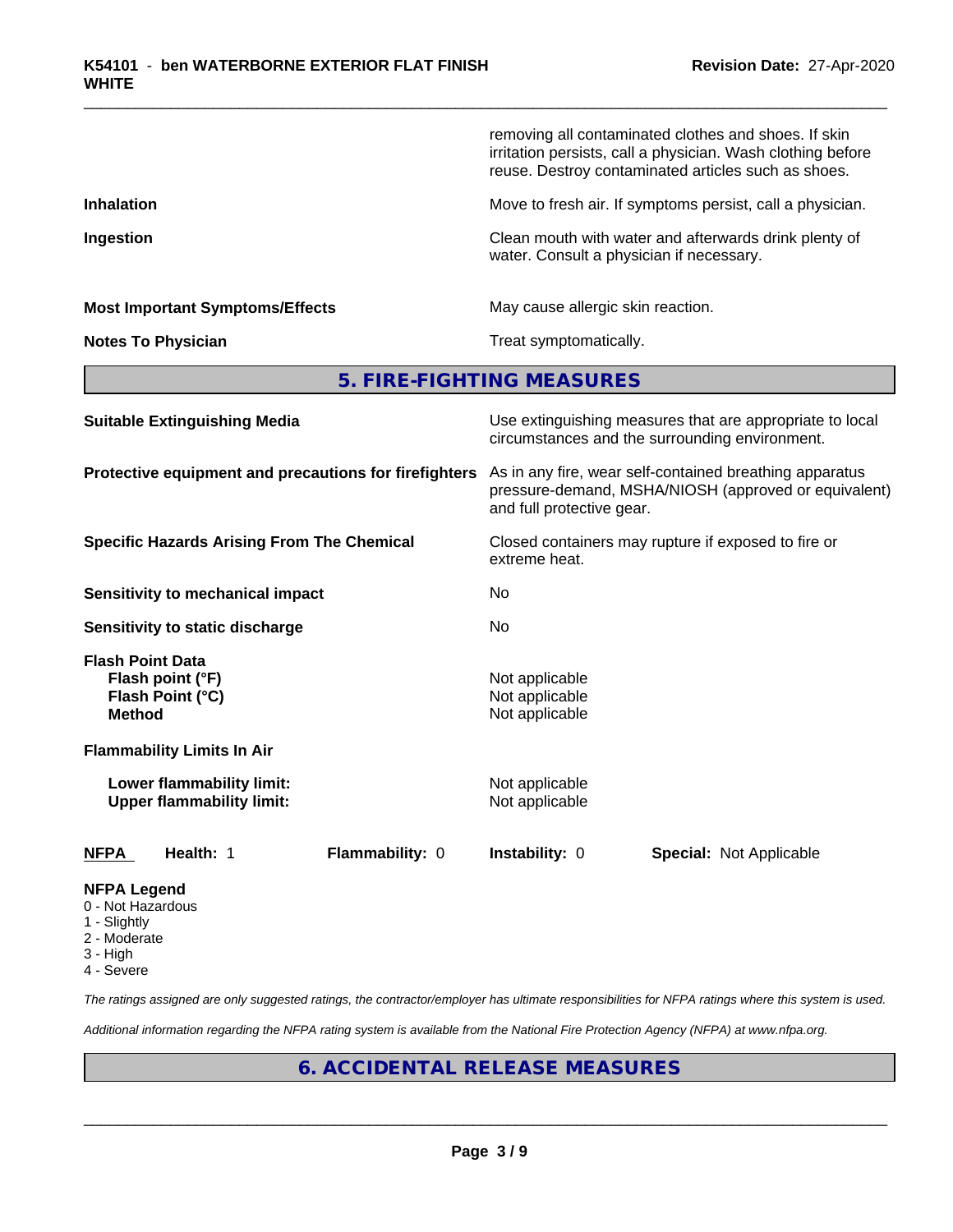**Personal Precautions Precautions** Avoid contact with skin, eyes and clothing. Ensure adequate ventilation.

**Other Information Other Information Prevent further leakage or spillage if safe to do so.** 

**Environmental precautions** See Section 12 for additional Ecological Information.

**Methods for Cleaning Up Example 20 All 20 All 20 All 20 Soak** up with inert absorbent material. Sweep up and shovel into suitable containers for disposal.

## **7. HANDLING AND STORAGE**

**Handling Handling Avoid contact with skin, eyes and clothing. Avoid breathing** vapors, spray mists or sanding dust. In case of insufficient ventilation, wear suitable respiratory equipment.

**Storage Keep container tightly closed. Keep out of the reach of Keep** container tightly closed. Keep out of the reach of

**Incompatible Materials** Noinformation available

## **8. EXPOSURE CONTROLS/PERSONAL PROTECTION**

children.

#### **Exposure Limits**

| <b>Chemical name</b> | <b>ACGIH TLV</b>         | Alberta           | British Columbia            | Ontario           | Quebec                       |
|----------------------|--------------------------|-------------------|-----------------------------|-------------------|------------------------------|
| Nepheline svenite    | N/E                      | N/E               | N/E                         | 10 mg/m $3$ - TWA | N/E                          |
| Titanium dioxide     | TWA: $10 \text{ mg/m}^3$ | 10 mg/m $3$ - TWA | 10 mg/m $3$ - TWA           | 10 mg/m $3$ - TWA | 10 mg/m <sup>3</sup> - TWAEV |
|                      |                          |                   | $3 \text{ ma/m}^3$ - TWA    |                   |                              |
| Diatomaceous earth   | N/E                      | N/E               | $4 \text{ mg/m}^3$ - TWA    | N/E               | 6 mg/m <sup>3</sup> - TWAEV  |
|                      |                          |                   | 1.5 mg/m <sup>3</sup> - TWA |                   |                              |

**Legend**

ACGIH - American Conference of Governmental Industrial Hygienists Alberta - Alberta Occupational Exposure Limits British Columbia - British Columbia Occupational Exposure Limits Ontario - Ontario Occupational Exposure Limits Quebec - Quebec Occupational Exposure Limits N/E - Not established

**Personal Protective Equipment**

**Engineering Measures Ensure** Ensure adequate ventilation, especially in confined areas.

**Eve/Face Protection Safety glasses with side-shields. Skin Protection Protection Protective gloves and impervious clothing. Respiratory Protection In case of insufficient ventilation wear suitable respiratory** equipment.

**Hygiene Measures Avoid contact with skin, eyes and clothing. Remove and Avoid contact with skin, eyes and clothing. Remove and Avoid contact with skin, eyes and clothing. Remove and** wash contaminated clothing before re-use. Wash thoroughly after handling.

## **9. PHYSICAL AND CHEMICAL PROPERTIES**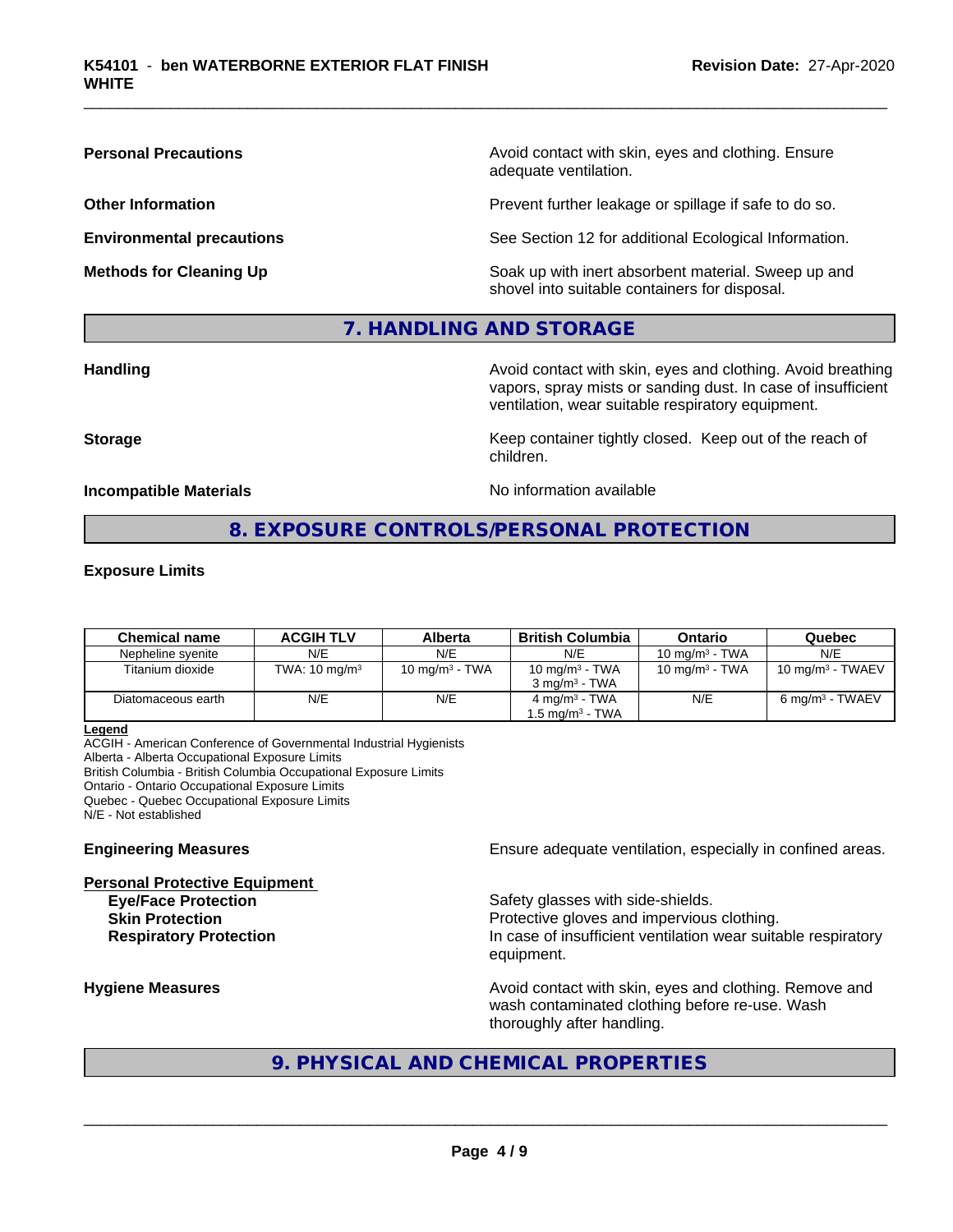**Appearance** liquid<br> **Odor** little c **Odor Threshold** No information available **Density (lbs/gal)** 10.8 - 11.3 **Specific Gravity** 1.30 - 1.35 **pH** No information available **Viscosity (cps)** No information available Notice 1, 1999 **Solubility(ies)** No information available in the solution of the solution of the solution available in the solution of the solution of the solution of the solution of the solution of the solution of the solution of the so **Water solubility** No information available **Evaporation Rate No information available No information available Vapor pressure** No information available **Vapor density**<br> **We Solids**<br>
We Solid Wi, % Solids
2018 **Wt. % Solids** 45 - 55<br> **Vol. % Solids** 30 - 40 **Vol. % Solids Wt. % Volatiles** 45 - 55 **Vol. % Volatiles** 60 - 70 **VOC Regulatory Limit (g/L)** < 50 **Boiling Point (°F)** 212 **Boiling Point (°C) Freezing point (°F)** 32 **Freezing Point (°C)** 0 **Flash point (°F)** Not applicable **Flash Point (°C)** Not applicable **Method** Not applicable<br> **Flammability (solid, gas)** Not applicable Not applicable **Flammability (solid, gas)**<br> **Upper flammability limit:**<br>
Upper flammability limit: **Upper flammability limit:**<br> **Lower flammability limit:**<br>
Not applicable<br>
Not applicable **Lower flammability limit:**<br> **Autoignition Temperature (°F)** Not applicable Not applicable **Autoignition Temperature (°F) Autoignition Temperature (°C)** No information available **Decomposition Temperature (°F)** No information available **Decomposition Temperature (°C)** No information available **Partition coefficient** No information available

little or no odor

## **10. STABILITY AND REACTIVITY**

| <b>Reactivity</b>                         | Not Applicable                           |
|-------------------------------------------|------------------------------------------|
| <b>Chemical Stability</b>                 | Stable under normal conditions.          |
| <b>Conditions to avoid</b>                | Prevent from freezing.                   |
| <b>Incompatible Materials</b>             | No materials to be especially mentioned. |
| <b>Hazardous Decomposition Products</b>   | None under normal use.                   |
| <b>Possibility of hazardous reactions</b> | None under normal conditions of use.     |

## **11. TOXICOLOGICAL INFORMATION**

#### **Product Information**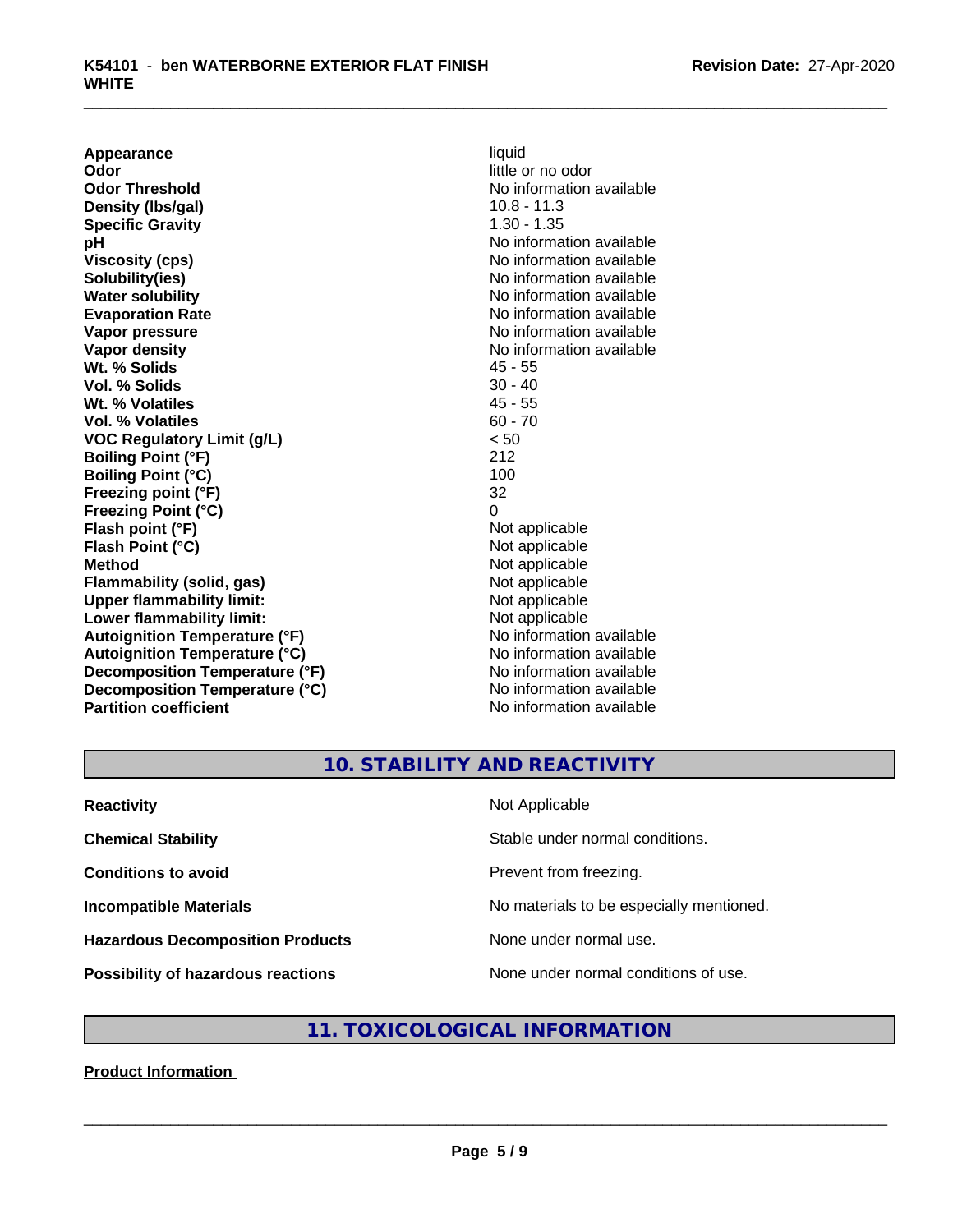| Information on likely routes of exposure                                     |                                                                                            |
|------------------------------------------------------------------------------|--------------------------------------------------------------------------------------------|
| <b>Principal Routes of Exposure</b>                                          | Eye contact, skin contact and inhalation.                                                  |
| <b>Acute Toxicity</b><br><b>Product Information</b>                          | No information available                                                                   |
| Symptoms related to the physical, chemical and toxicological characteristics |                                                                                            |
| <b>Symptoms</b>                                                              | No information available                                                                   |
|                                                                              | Delayed and immediate effects as well as chronic effects from short and long-term exposure |
| Eye contact                                                                  | May cause slight irritation                                                                |
| <b>Skin contact</b>                                                          | Substance may cause slight skin irritation. Prolonged or                                   |
|                                                                              | repeated contact may dry skin and cause irritation.                                        |
| <b>Inhalation</b>                                                            | May cause irritation of respiratory tract.                                                 |
| Ingestion                                                                    | Ingestion may cause gastrointestinal irritation, nausea,<br>vomiting and diarrhea.         |
| <b>Sensitization</b>                                                         | May cause an allergic skin reaction.                                                       |
| <b>Neurological Effects</b>                                                  | No information available.                                                                  |
| <b>Mutagenic Effects</b>                                                     | No information available.                                                                  |
| <b>Reproductive Effects</b>                                                  | No information available.                                                                  |
| <b>Developmental Effects</b>                                                 | No information available.                                                                  |
| <b>Target organ effects</b>                                                  | No information available.                                                                  |
| <b>STOT - single exposure</b>                                                | No information available.                                                                  |
| <b>STOT - repeated exposure</b>                                              | No information available.                                                                  |
| Other adverse effects                                                        | No information available.                                                                  |
| <b>Aspiration Hazard</b>                                                     | No information available.                                                                  |

**Numerical measures of toxicity**

**The following values are calculated based on chapter 3.1 of the GHS document**

| <b>ATEmix (oral)</b>                 | 68191 mg/kg |
|--------------------------------------|-------------|
| <b>ATEmix (inhalation-dust/mist)</b> | 419.2 mg/L  |

#### **Component Information**

| Chemical name                                                   | Oral LD50             | Dermal LD50            | Inhalation LC50                                                            |
|-----------------------------------------------------------------|-----------------------|------------------------|----------------------------------------------------------------------------|
| Titanium dioxide<br>13463-67-7                                  | $> 10000$ mg/kg (Rat) |                        |                                                                            |
| Sodium C14-C16 olefin sulfonate<br>68439-57-6                   | $= 2220$ mg/kg (Rat)  | $> 740$ mg/kg (Rabbit) |                                                                            |
| Carbamic acid, butyl-,<br>3-iodo-2-propynyl ester<br>55406-53-6 | $= 1470$ mg/kg (Rat)  | $>$ 2000 mg/kg (Rat)   | $= 0.67$ mg/L (Rat) 4 h = 0.63 mg/L<br>$(Rat)$ 4 h = 0.99 mg/L $(Rat)$ 4 h |

#### **Chronic Toxicity**

#### **Carcinogenicity**

*The information below indicateswhether each agency has listed any ingredient as a carcinogen:.*

| Chemic<br>name<br>.а. | 100                                                          | <b>NTP</b> |
|-----------------------|--------------------------------------------------------------|------------|
|                       | <br>ם ה<br>Carcinoden<br>ossible <sup>,</sup><br>Human∶<br>. |            |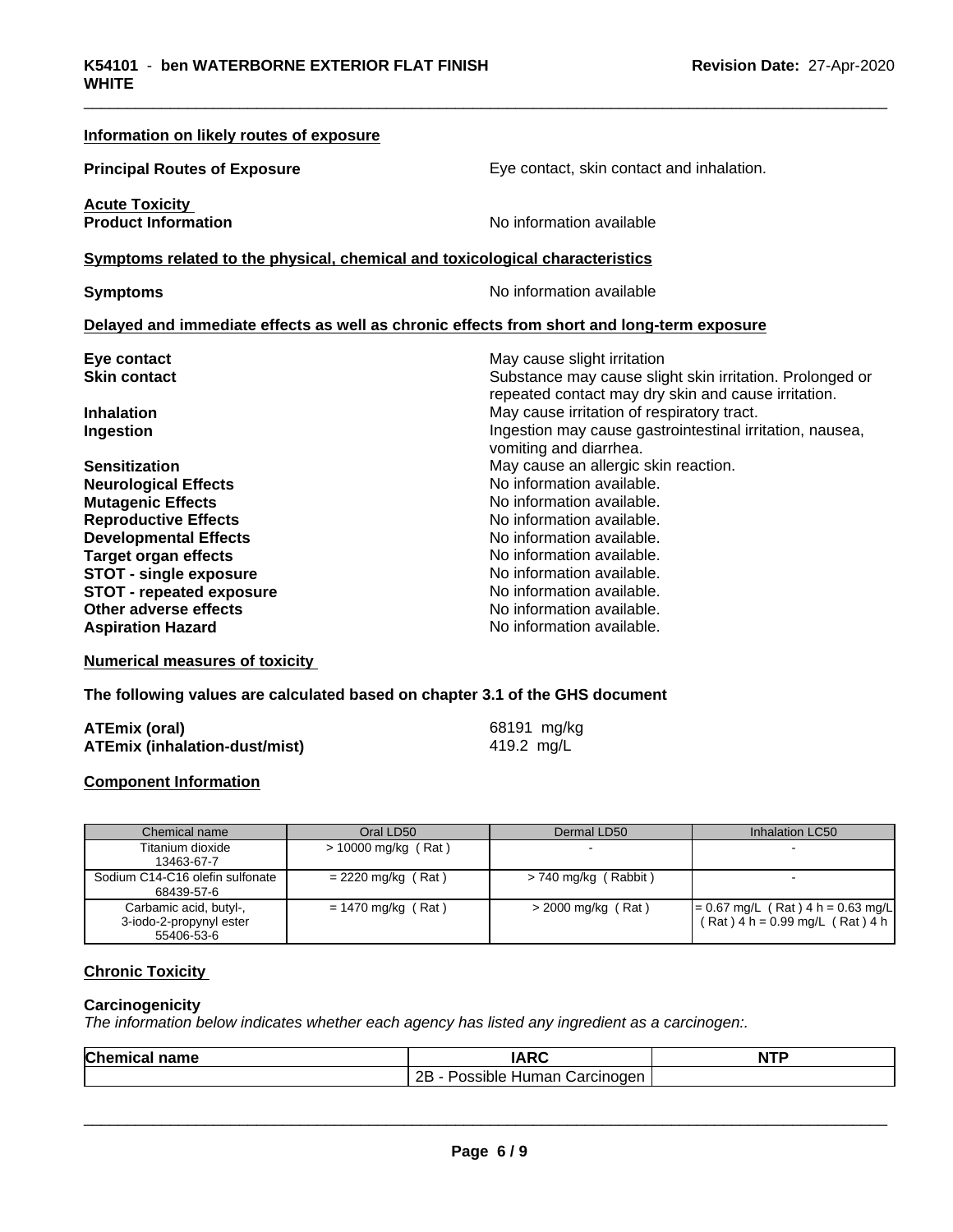#### \_\_\_\_\_\_\_\_\_\_\_\_\_\_\_\_\_\_\_\_\_\_\_\_\_\_\_\_\_\_\_\_\_\_\_\_\_\_\_\_\_\_\_\_\_\_\_\_\_\_\_\_\_\_\_\_\_\_\_\_\_\_\_\_\_\_\_\_\_\_\_\_\_\_\_\_\_\_\_\_\_\_\_\_\_\_\_\_\_\_\_\_\_ **K54101** - **ben WATERBORNE EXTERIOR FLAT FINISH WHITE**

| .<br>wu |  |
|---------|--|

• Although IARC has classified titanium dioxide as possibly carcinogenic to humans (2B), their summary concludes: "No significant exposure to titanium dioxide is thought to occur during the use of products in which titanium dioxide is bound to other materials, such as paint."

#### **Legend**

IARC - International Agency for Research on Cancer NTP - National Toxicity Program OSHA - Occupational Safety & Health Administration

**12. ECOLOGICAL INFORMATION**

## **Ecotoxicity Effects**

The environmental impact of this product has not been fully investigated.

#### **Product Information**

## **Acute Toxicity to Fish**

No information available

#### **Acute Toxicity to Aquatic Invertebrates**

No information available

#### **Acute Toxicity to Aquatic Plants**

No information available

#### **Persistence / Degradability**

No information available.

#### **Bioaccumulation**

No information available.

#### **Mobility in Environmental Media**

No information available.

#### **Ozone**

No information available

### **Component Information**

#### **Acute Toxicity to Fish**

Titanium dioxide  $LC50:$  > 1000 mg/L (Fathead Minnow - 96 hr.) Carbamic acid, butyl-, 3-iodo-2-propynyl ester LC50: 230 µg/L (Bluegill sunfish - 96 hr.)

#### **Acute Toxicity to Aquatic Invertebrates**

No information available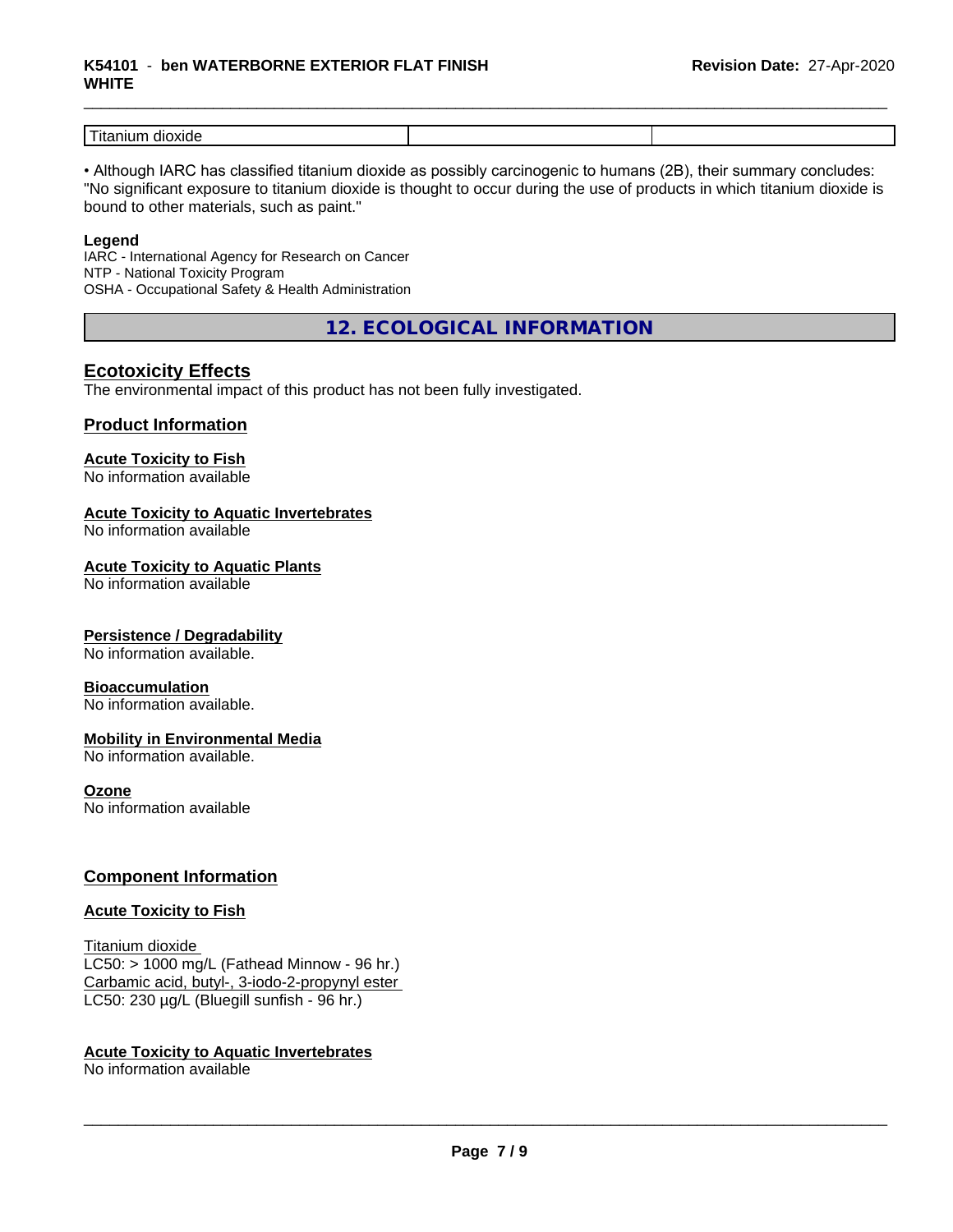## **Acute Toxicity to Aquatic Plants**

No information available

## **13. DISPOSAL CONSIDERATIONS**

**Waste Disposal Method Dispose of in accordance with federal, state, provincial,** and local regulations. Local requirements may vary, consult your sanitation department or state-designated environmental protection agency for more disposal options.

**14. TRANSPORT INFORMATION**

**TDG** Not regulated

**ICAO / IATA** Not regulated

**IMDG / IMO** Not regulated

**15. REGULATORY INFORMATION**

### **International Inventories**

**TSCA: United States** Yes - All components are listed or exempt. **DSL: Canada** Yes - All components are listed or exempt.

## **National Pollutant Release Inventory (NPRI)**

#### **NPRI Parts 1- 4**

This product contains the following Parts 1-4 NPRI chemicals:

*None*

#### **NPRI Part 5**

This product contains the following NPRI Part 5 Chemicals:

*None*

#### **WHMIS Regulatory Status**

This product has been classified in accordance with the hazard criteria of the Hazardous Products Regulations (HPR) and the SDS contains all the information required by the HPR.